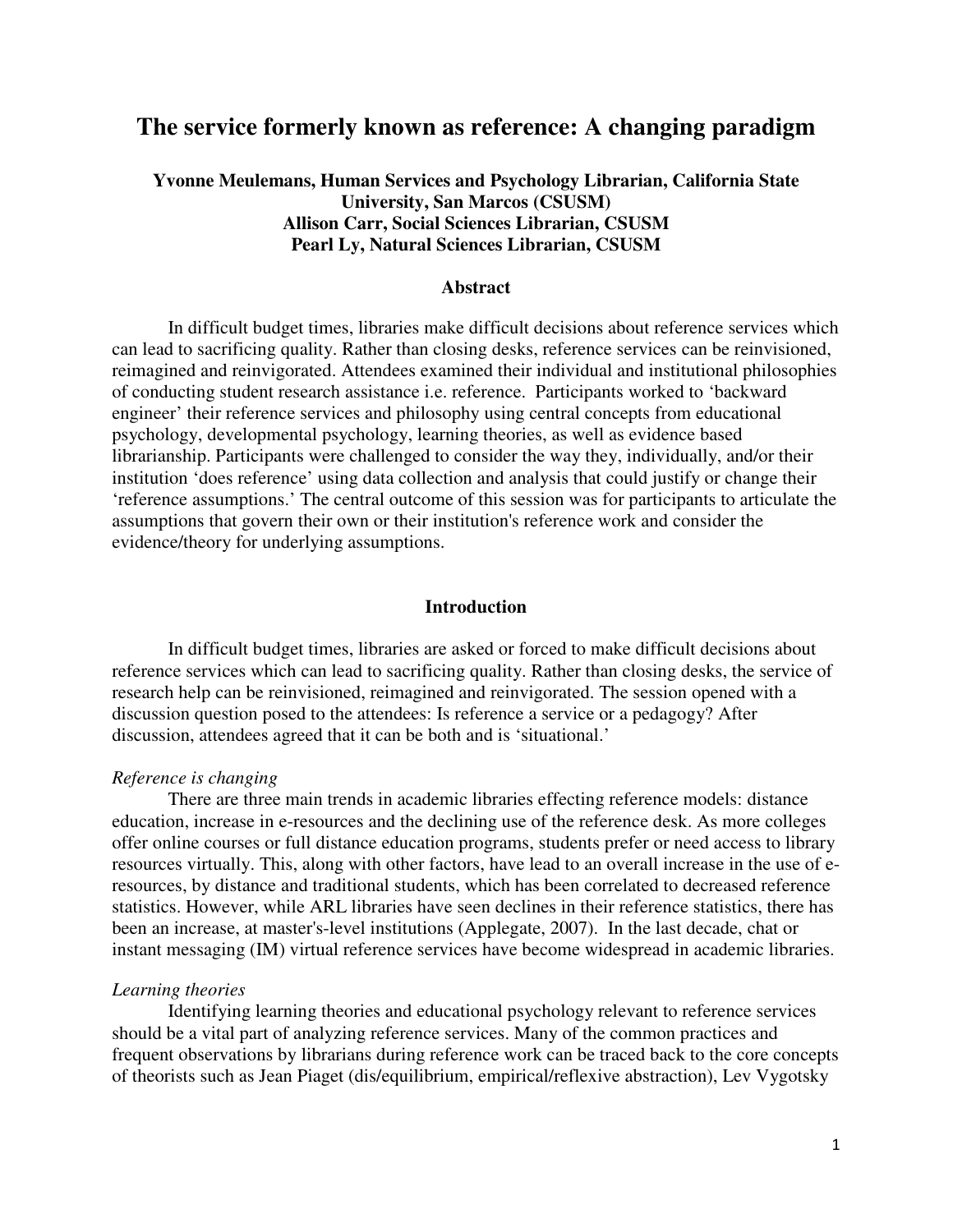(zone of proximal development), John Dewey (learner's responsibility, and Paolo Friere (banking education, conscientiziation), and Ernst Glaserfeld (constructivism, décalage).

#### *Evidence-based librarianship*

The most common technique of data gathering utilized in libraries are satisfaction surveys. A popular survey utilized by many libraries is a proprietary survey, LIBQual+, that focuses on user opinions of library service quality. Although these satisfaction surveys can be helpful in measuring whether library users feel their needs are met, there are many other types of data and evidence that could be gathered in order to understand student information needs and to design library services.

The presenters proposed that librarians utilize evidence-based librarianship by collecting data and conducting analysis when making library decisions and creating policies in order to best serve library patrons. Evidence-based librarianship is modeled after evidence-based medicine in which systematic reviews and data are used to make patient health decisions (Eldredge, 2000). In addition to literature reviews, other types of evidence gathering and analysis were briefly discussed, such as: cost analysis, user feedback through focus groups and usability testing, chat transcript analysis, and ethnographic research methods.

## **Case Study**

#### *CSUSM Reference Model Shift*

When the CSUSM Kellogg Library began re-structuring the reference unit to a tiered, or triage model, a core goal was that in all interactions, get the most effective person to assist the student. Prior to the restructure, librarians staffed a physical reference desk during most of open library hours. It was determined for basic questions (i.e. directional and technology), a trained student information assistant was ideal. For anything beyond basic questions, a reference librarian was best. In the case of complex, in-depth research projects, a subject specialist librarian would be more helpful to a student than the librarian that happened to be scheduled at that time.

At CSUSM, the physical reference desk is called a "Research Help Desk" (RHD) and is mainly staffed by student information assistants while an on-call librarian is monitoring virtual reference in their office. These students are highly and continually trained to assist library users with basic questions. If at any point during their interaction, it appears the user needs greater expertise, the on-call librarian is contacted to come out immediately. A strong 'referral culture' is also in place among the librarians. Should the librarian on-call determine that the student would be best assisted by the subject specialist, the student is advised as such. Many times, the subject specialist is immediately available and if not, contact information is given. Students follow-up at a high rate while sometimes the subject specialist will make the initial contact after the student's interaction with the Research Help Desk.

During the reference model shift, data collection was essential in order to guide implementation and for continual improvement of services. Student information assistants track each question asked at the RHD and mark down their librarian referrals. This data is evaluated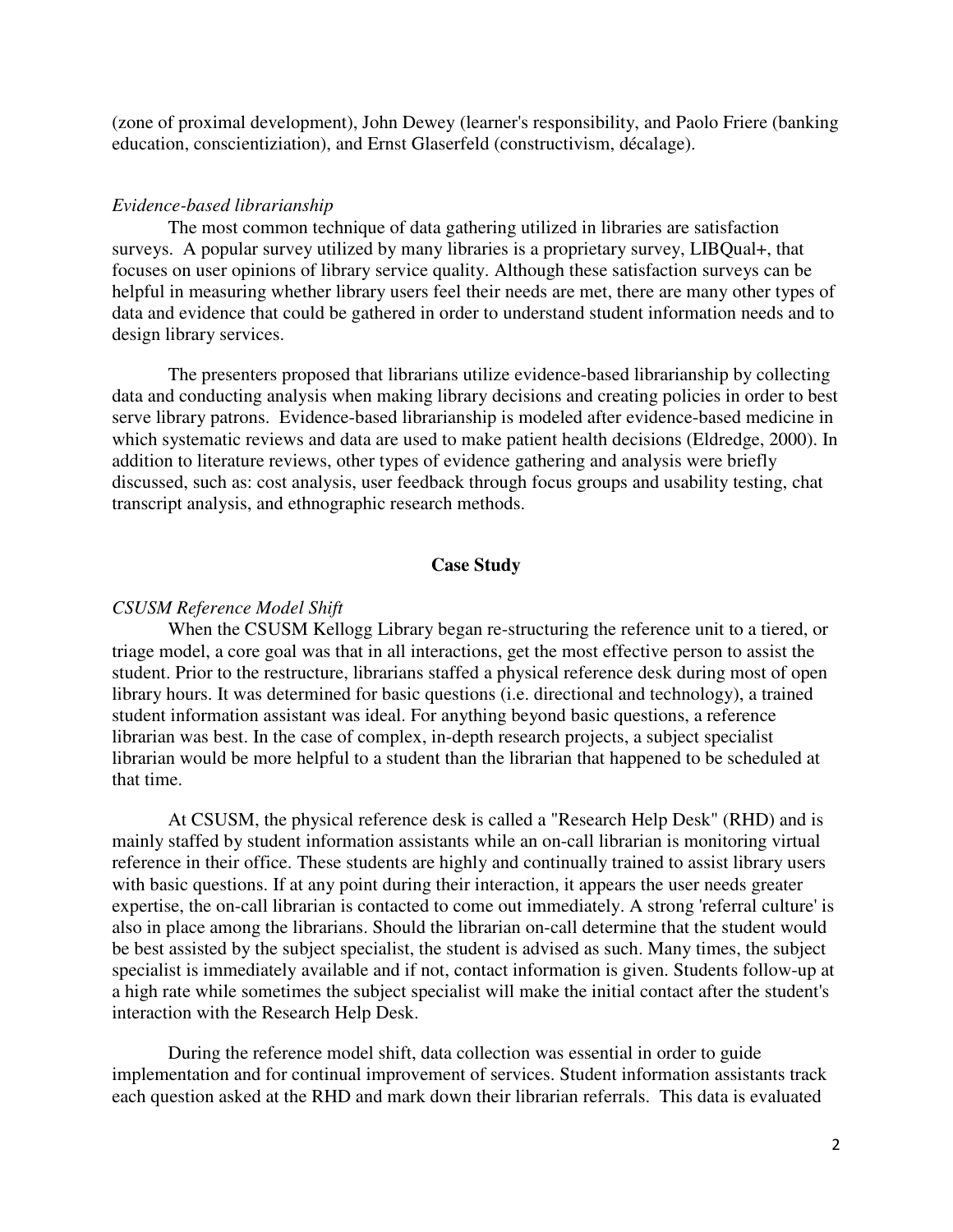and discussed at weekly information assistant meetings. In the following section, data collected by librarians will be discussed.

## *Reference Data/Evidence gathering*

As previously mentioned, CSUSM does not have a traditional "reference desk" and the shift occured after a thorough analysis of reference statistics and examining library literature. In order to effectively deliver and to evaluate library reference service, data collection is vital. There are various ways in which reference data is captured by CSUSM reference librarians.

Individual librarians collect research consultation statistics outside of assigned on-call reference hours to capture subject specialist workload. Time spent working with students on indepth research questions "off the desk" is closely related to information literacy instruction. This important student contact time can be documented for tenure/promotion files and other performance evaluations. Subject specialists note the inquiry, dates, type of involvement with course (instruction, web site, etc.), method of contact, and approximate time spent. A workshop participant suggested that such individual statistics could be used to train other reference librarians.

Librarians also track each "on-call" reference question by date/time, type of question, and method of contact. Previously done by hand, statistics tracking software is now used. At the end of each semester, compiled charts are created the number of questions by each reference hour and by week of the semester. This analysis identifies trends for high and low reference use which can be useful for double staffing during busy times. If there is a need to cut reference hours, which is becoming much more common with shrinking academic library budgets, it can be done when there are fewer questions in order to lower impact on student learning.

An example of an evidence based decision made at CSUSM was to no longer have scheduled reference hours on weekends after years of anecdotal experience that weekends were "slow" at the reference desk. Using "cost per question analysis," an entry-level librarian salary, the number of reference hours, and the average number of research questions, it was calculated that reference question "cost the library" \$56.68/per question from Monday to Friday. Because of low numbers of reference interactions on weekends, the average cost of a reference question was \$111.15/question on Saturdays and Sundays. This analysis provided justification to library administration that it was not efficient to schedule reference librarians on weekends.

More recently, as a result of the current budget issues in California and 2009-10 mandatory furloughs, CSUSM librarians needed to reduce their individual workload and cut reference hours. After analysis of reference data for a few years, the "on-call" reference hours with the lowest total interactions, "less busy times," were cut. Reference hours availability was further reduced in Spring 2010 after losing a reference librarian. In order to ensure the best reference service possible for our students, the CSUSM librarians continually participate in data gathering and analysis to make decisions.

### *Local Chat Reference Pilot*

In May 2008, local chat reference was piloted as an additional access point for students to contact CSUSM librarians for research help. During the pilot, Meebo chat widgets (http://www.meebo.com) were placed on the library website home page and on the 'Ask A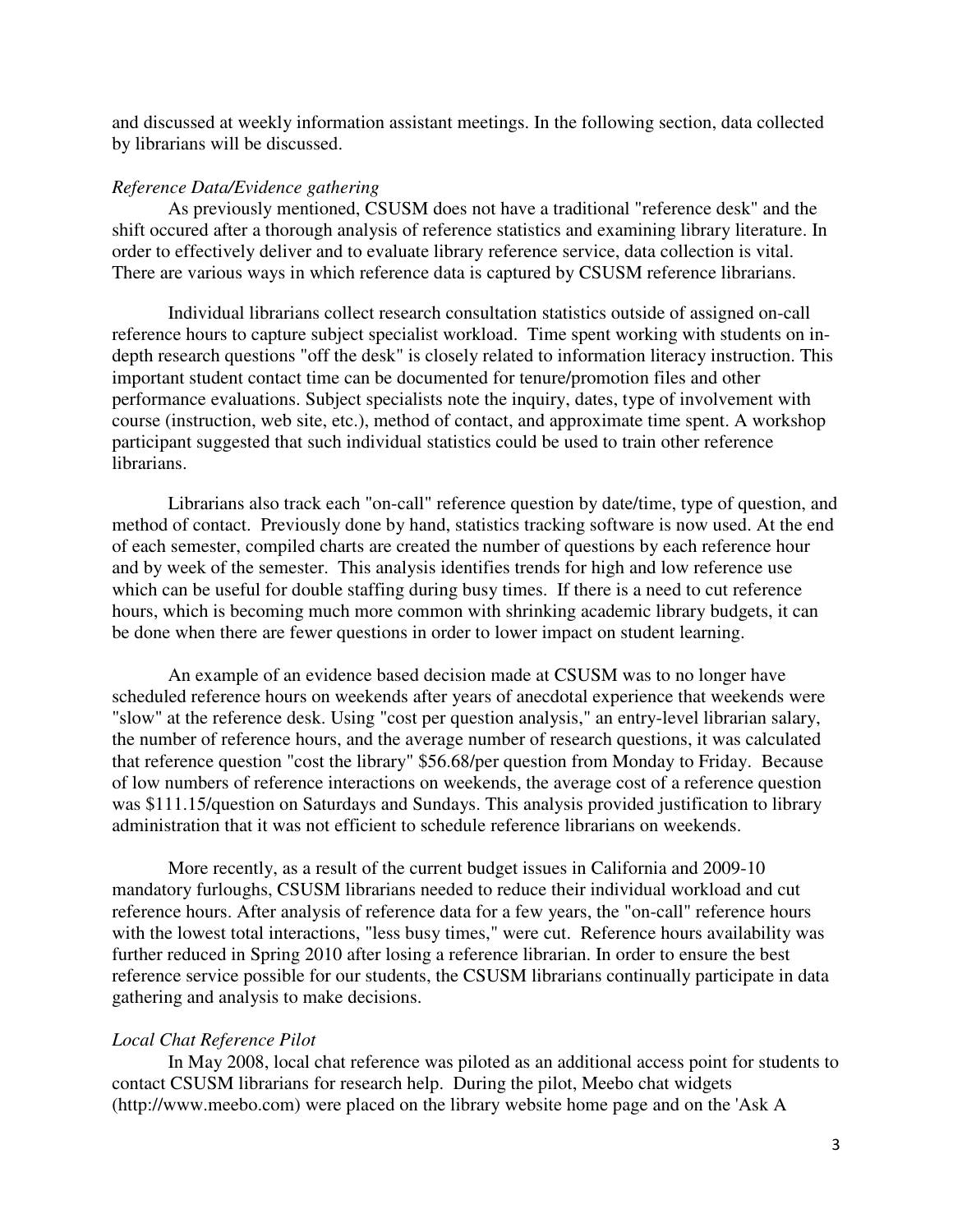Librarian' page. Librarians staffed Meebo any time they were on-call, but participation in the pilot was voluntary. Because the CSUSM reference model does not have librarians at a physical reference desk, librarians monitored Meebo from office computers and marked their status as "Away" when called out to the Research Help Desk for reference questions.

The Meebo pilot was very successful and local chat reference was made a permanent reference access point after data analysis (Ly and Carr, 2009). IM interactions comprised about 35% of total librarian reference interactions (including in-person, phone, and email) during the pilot period. 74% of the questions asked on chat were quick reference or in-depth research questions and student satisfaction surveys were very positive. Librarians and users found local chat reference to be a useful contact method. However, there were challenges with Meebo technology (outlined in Meulemans, et. al 2010) and now open-source IM software, Spark (http://www.igniterealtime.org/projects/spark/index.jsp), is utilized. Spark offers many features available with proprietary IM chat software (QuestionPoint, LibraryH3lp, etc.), such as question queues, multiple logins, and transfer of questions. Also, when chat is not available, the library home page chat form automatically switches to the librarian email form, which has lead to a sharp increase in email reference questions.

## **Conclusion**

Following the CSUSM case study, session participants convened in small groups to discuss which of the learning theories or data gathering methods could be employed to analyze and reconsidered the various issues from participants own experiences in doing reference.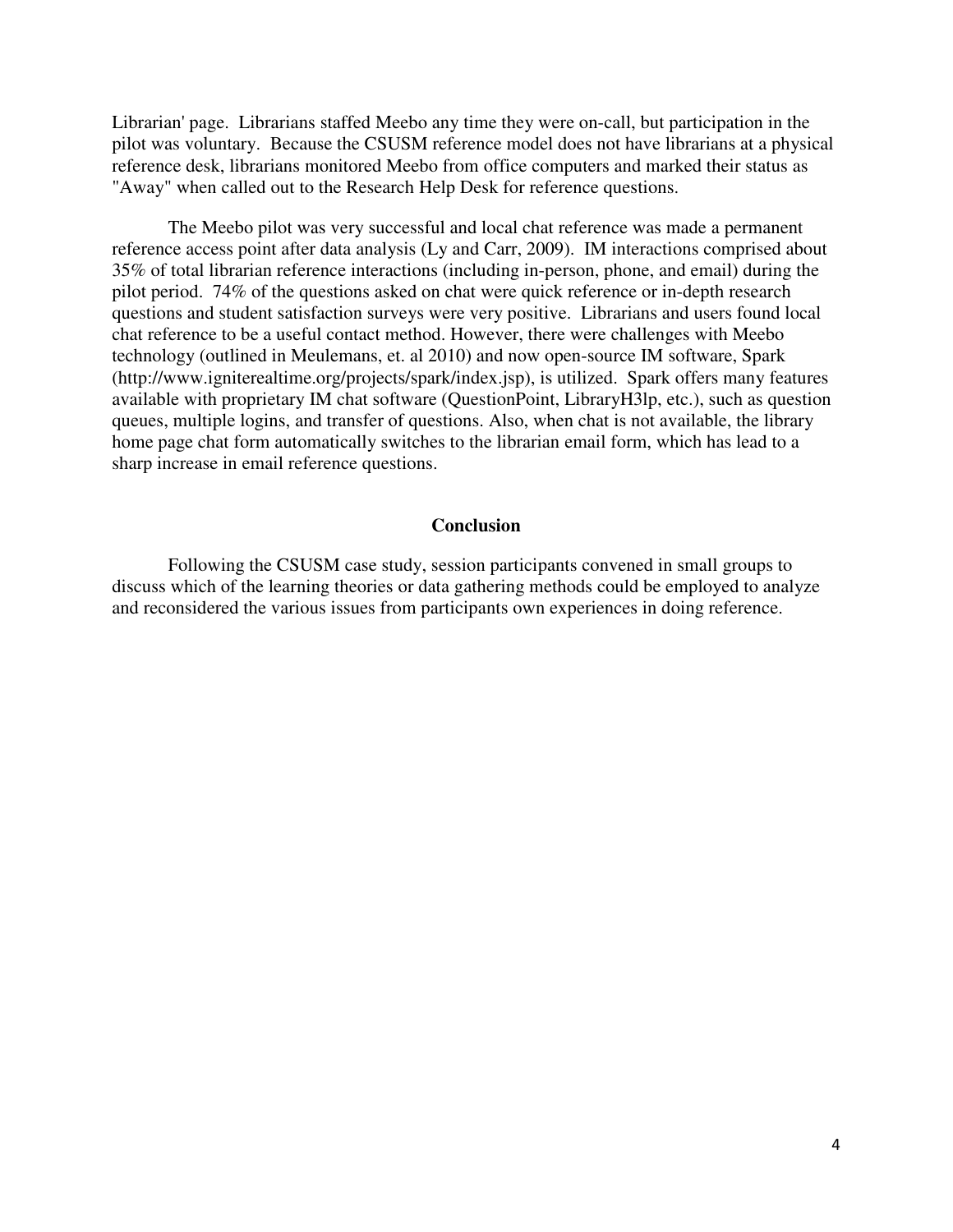#### **References and Further Reading**

- Applegate, R. (2007). Whose decline? Which academic libraries are "deserted" in terms of reference transactions? *Reference and User Services Quarterly, 48*(2), 176-189.
- Arndt, T. S. (2010). Reference service without the desk. *Reference Services Review*, 38(1), 71- 80. doi:10.1108/000907321011020734.
- Brooks, J. G. (2002). *Schooling for life: Reclaiming the essence of learning.* Alexandria, VA: Association for Supervision and Curriculum Development.
- Brooks, J. G. & Brooks, M. G. (1993). *In search of understanding: The case for constructivist classrooms.* Alexandria, VA: Association for Supervision and Curriculum Development.
- Bybee, R. W., & Sund, R. B. (Eds.). (1982). *Piaget for educators* (2nd ed.). Columbus, OH: Merrill.
- Dewey, J. (1956). *The child and the curriculum: A centennial edition with a 'lost essay.'* Chicago, IL: University of Chicago.
- Doherty, J. (2006). Reference interview or reference dialogue? *Internet Reference Services Quarterly, 11*(3), 97-101.
- Eldredge, J. (2000). Evidence-based librarianship: An overview. *Bulletin of the Medical Library Association, 88*(4), 289-304.
- Elmborg, J. K. (2002). Teaching at the desk: Toward a pedagogy of reference. *portal: Libraries and the academy, 2*(3), 455-464. Retrieved from http://muse.jhu.edu/journals/portal\_libraries\_and\_the\_academy/v002/2.3elmborg01.pdf
- Ford, B. J. (1986). Reference beyond (and without) the reference desk. *College and Research Libraries*, *47*(5), 491-494.
- Freire, P (1989). *Pedagogy of the Oppressed* (31st printing). New York, NY: Continuum Publishing Company.
- Gallagher, J. M., & Reid, D. K. (1981). *The learning theory of Piaget and Inhelder.* Monterey, CA: Brooks/Cole Publishing Company.
- Glaserfeld, E. (1995). *Radical constructivism: A way of knowing and learning.* Washington, DC: Falmer Press.
- Langford, P. E. (2005). *Vygotsky's developmental and educational psychology*. New York, NY: Taylor & Francis Group.